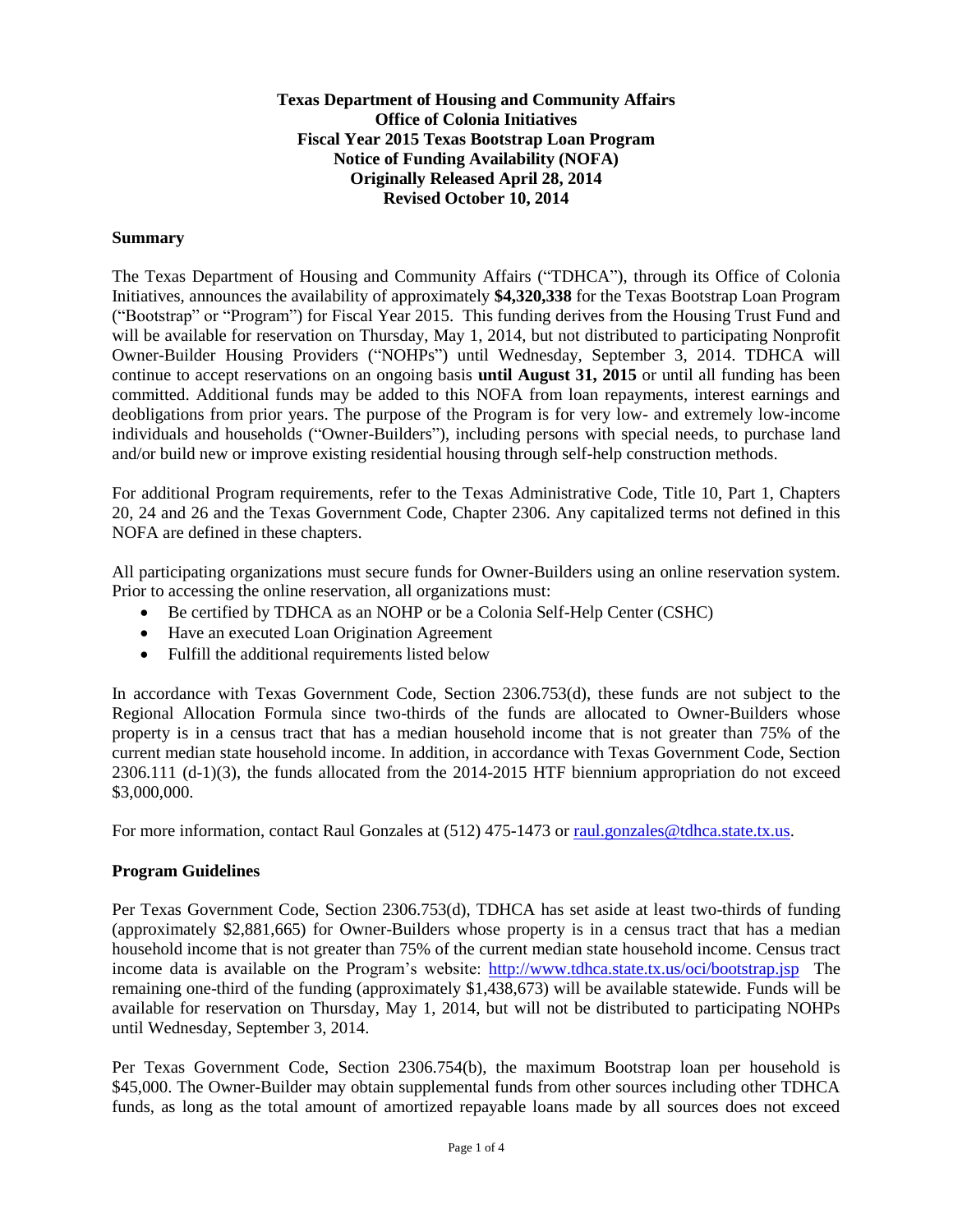\$90,000, in accordance with Texas Government Code Section 2306.754(b). Rates and terms for all additional non-TDHCA resources must be fully documented to the satisfaction of TDHCA staff.

After the completion of each home and mortgage loan closing, TDHCA will disburse an administration fee to the NOHP equal to 6% of the Bootstrap loan amount.

# **Becoming a Nonprofit Owner-Builder Housing Provider (NOHP):**

The NOHP certification application is available on the Program website: <http://www.tdhca.state.tx.us/oci/bootstrap.jsp>

Nonprofit organizations seeking NOHP certification must verify they are a tax-exempt organization under Internal Revenue Code Section 501(c)(3). Additional NOHP certification requirements may be found in Texas Administrative Code, Chapters 20, 24 and 26. An NOHP may become ineligible if TDHCA discovers any findings of noncompliance, such as past due single audit information, delinquent payments to TDHCA, unresolved audits or TDHCA monitoring findings, or misrepresentations in the application process.

The NOHP designation and execution of a Loan Origination Agreement is required before:

- Qualifying potential Owner-Builders for Bootstrap loans.
- Originating Bootstrap loans in compliance with program rules and guidelines.
- Assisting Owner-Builders in constructing or rehabilitating their home.
- Providing Owner-Builder classes on financial responsibilities specific to self-help programs, selfhelp housing construction, and resources for low-cost building materials and building assistance.

## **Reservation System Guidelines:**

In order to submit Owner-Builder loan applications for reservation, a certified NOHP or CSHC must execute a Loan Origination Agreement with TDHCA. NOHPs that have an existing Loan Origination Agreements with TDHCA prior to May 1, 2014 must be in compliance with all performance benchmarks per their current agreement if they wish to have access to the online reservation system.

NOHPs reserve funds first-come, first-served and TDHCA processes the reservations in the order they are time stamped in the system. **Each NOHP or CSHC may reserve up to a maximum combined dollar amount of \$540,000 in funds.** This limit applies regardless of location or set-asides. For NOHPs and CSHCs at the \$540,000 reservation limit, additional reservations can only be submitted after existing loans have closed.

After reserving funds, it is the NOHP's responsibility to then submit the package of documents listed on the "Bootstrap Application/Compliance Checklist" (Exhibit 9 of the Texas Bootstrap Loan Program Manual) **within 10 business days** of the date the Owner-Builder application was submitted on the online reservation system. The Application/Compliance Checklist is available on the Program forms page: <http://www.tdhca.state.tx.us/oci/forms.jsp>

TDHCA staff will review the package of documents within 10 business days of receipt and provide written notification to the NOHP of the Owner-Builder's eligibility. A reservation for an Owner-Builder applicant does not guarantee funding.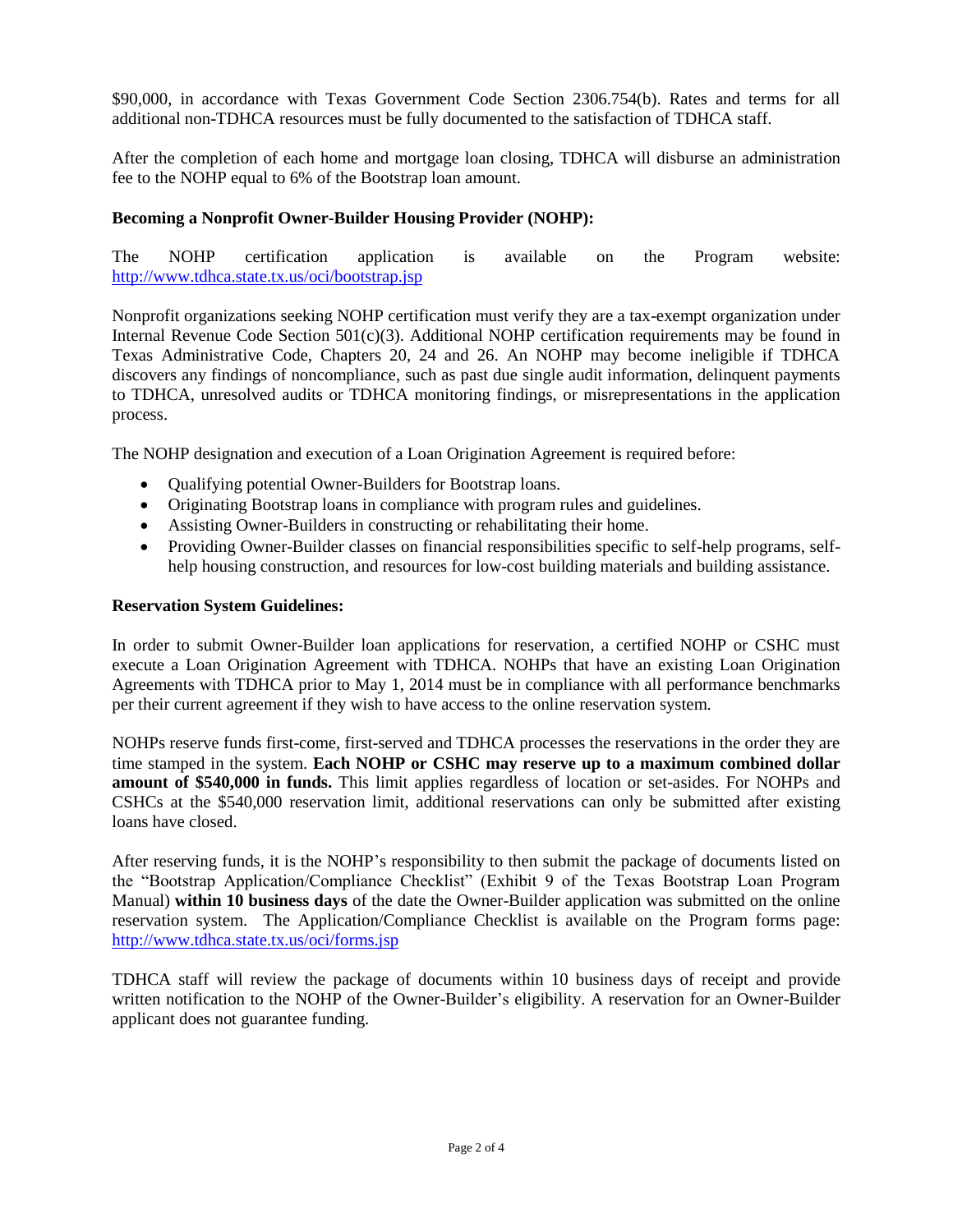## **Advanced Priority Access to the Reservation System:**

Per Texas Government Code Sections 2306.753 and 2306.757, TDHCA will grant 24 hours of advanced priority access to the reservation system to NOHPs submitting Owner-Builder applications meeting the following criteria:

- (1) Household income is below \$17,500 per year, OR
- (2) Property is located in a county or municipality that has verified—in writing—that it will waive capital recovery fees, building permit fees or other fees related to Bootstrap-funded construction. In order to receive priority, these fees must be imposed by the county, municipality, or respective water supply company.

The 24 hours of advanced priority access to the reservation system for eligible Owner-Builder applications begins at 9:30 a.m. Central Daylight Time on Thursday, May 1, 2014, and ends at 9:29 a.m. Central Daylight Time on Friday, May 2, 2014. TDHCA will cancel any reservation that does not meet the priority criteria upon further review.

From 9:30 a.m. to 9:59 p.m. Central Daylight Time on Friday, May 2, 2014, the online reservation system will be inactive in order for TDHCA staff to reconcile reservations. Absolutely no reservations will be accepted at this time.

At 10:00 a.m. Central Daylight Time on Friday, May 2, 2014 all remaining funds will be available to any Owner-Builder applicant meeting Program Guidelines.

## **Owner-Builder Eligibility Requirements:**

- 1. Household income may not exceed the greater of 60% of the Area Median Family Income or 60% of the State Median Family Income, adjusted for household size per the U.S. Department of Housing and Urban Development's "HOME Investment Partnership Program."
- 2. Must have resided in Texas for the 6 months preceding the Owner-Builder application submission.
- 3. Must successfully complete an Owner-Builder education class prior to loan closing.
- 4. Must fulfill the self-help labor requirement in one of the following ways, all under the guidance and supervision of a certified NOHP:
	- a. Execute a Self-Help Agreement to provide the personal labor equivalent of at least 65% of the labor necessary to build or rehabilitate the proposed housing; OR
	- b. Provide the labor equivalent of at least 65% of the labor necessary to build or rehabilitate housing for others; OR
	- c. Provide the labor equivalent through the noncontract labor of friends, family, or volunteers and personal labor of at least 65% of the labor necessary to build or rehabilitate the proposed housing; OR
	- d. Provide the labor equivalent through the noncontract labor of friends, family, or volunteers of at least 65% of the labor necessary to build or rehabilitate the proposed housing if Owner-Builder has a documented disability or other limiting circumstances preventing the contribution of the personal labor required.

Under the Personal Responsibility and Work Opportunity Act (PRWORA) (Pub. L. 104-193, 100 Stat. 2105, codified at 8 U.S.C. Section 1601 et. seq. as amended by Omnibus Appropriations Act, 1997, Pub. L. 104-208), NOHPs may be required to verify the immigration status of individuals applying for the Program. PRWORA requires state and local agencies administering federal programs to verify the immigration status of all applicants for federal public benefits using the U.S. Citizenship and Immigration Services' online "Systematic Alien Verification for Entitlements" (SAVE) Program (Welfare Act Section 432, 8 USC 1642(b)). However, **PRWORA exempts nonprofit charitable organizations from requirements to**